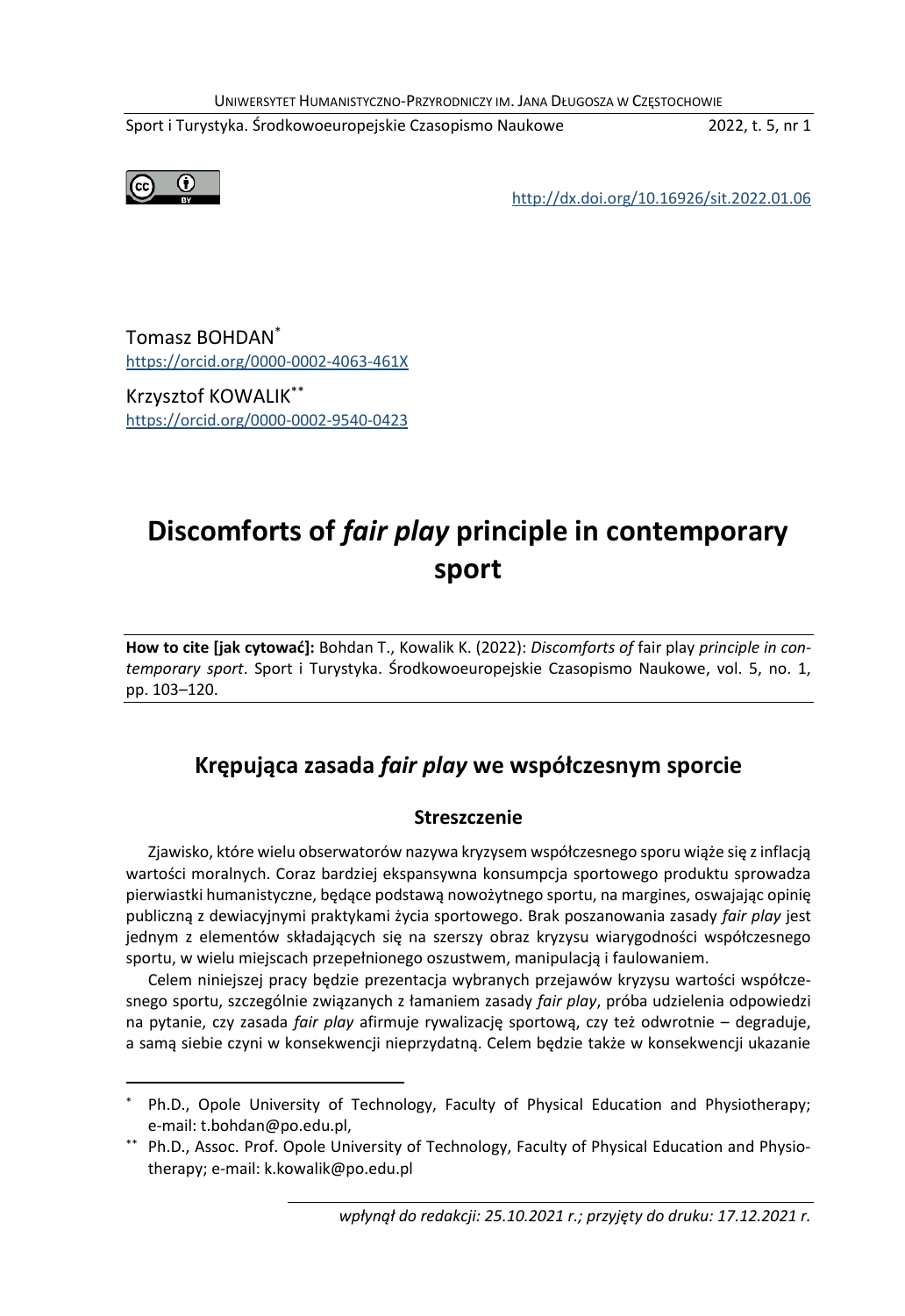instrumentalnego traktowania zasady *fair play* i licznych działań zmierzających do jej marginalizacji. Będzie to wreszcie spojrzenie na zasadę *fair play* traktowaną jako zbiór niewygodnych, etycznych więzów, krępujących rozwój skomercjalizowanego sportu.

Jako metody badawcze zastosowano jakościową analizę zawartości prasy, analizę dokumentów oraz jakościowe studium przypadku.

**Słowa kluczowe:** sport, zasada *fair play*, wartości olimpijskie, media, prasa sportowa.

# **Abstract**

A phenomenon that is referred to by many observers as the crisis of contemporary sport is associated with the inflation of moral values. The increasingly expansive consumption of a sports product brings the humanistic coefficient, which formed the foundation of modern sport to the margins, and confronts public opinion with the deviant practices of sports life. Lack of the respect for the principle of *fair play* constitutes one of the elements that make up a broader image of the crisis of credibility of modern sport, in many places full of corruption, manipulation and foul play.

The objective of this paper is to discuss selected symptoms of the crisis of values of modern sport, especially the ones related to violation of the principle of *fair play*, combined with an attempt to answer the question whether *fair play* affirms sport competition or, conversely – it is degraded and makes this competition dispensable. The objective will also involve the demonstration of the instrumental treatment of the *fair play* principle and numerous actions whose aim is its marginalization. Finally, there will be a focus on the principle of *fair play* considered as a collection of uncomfortable, ethical bonds that hinder the development of commercialized sport.

Qualitative analysis of press content, analysis of selected items in a corpus of press releases and a qualitative case study were applied as the research methods.

**Keywords:** sport, *fair play* principle, Olympic values, media, sports press.

# **Introduction**

The present physical culture has lost its autotelic character and is considered in an instrumental way. In success-oriented sport, based on purely pragmatic activities and built on mercantile foundations, athletes need to act as employees of the sports industry. As a consequence, sport fans are reduced to the role of consumers of a sports product. Due to the intricacy of social media, sports stars have attained a position in terms of the ability to create a lifestyle, but sport is a role model in the sphere of morality to an increasingly lesser extent. Moreover, one gets an impression that moral values play a decreasing role for the stakeholders in sports life.

Professional athletes today can be described as *Homo sportivus oeconomicus* because the most important aspects for them and their milieu are formed by profits and money. Studies have shown that more than 50 percent of athletes list victory in the first place among their goals [2].

The phenomenon that is called a crisis of modern sport by many observers is associated with the inflation of moral values. The increasingly expansive con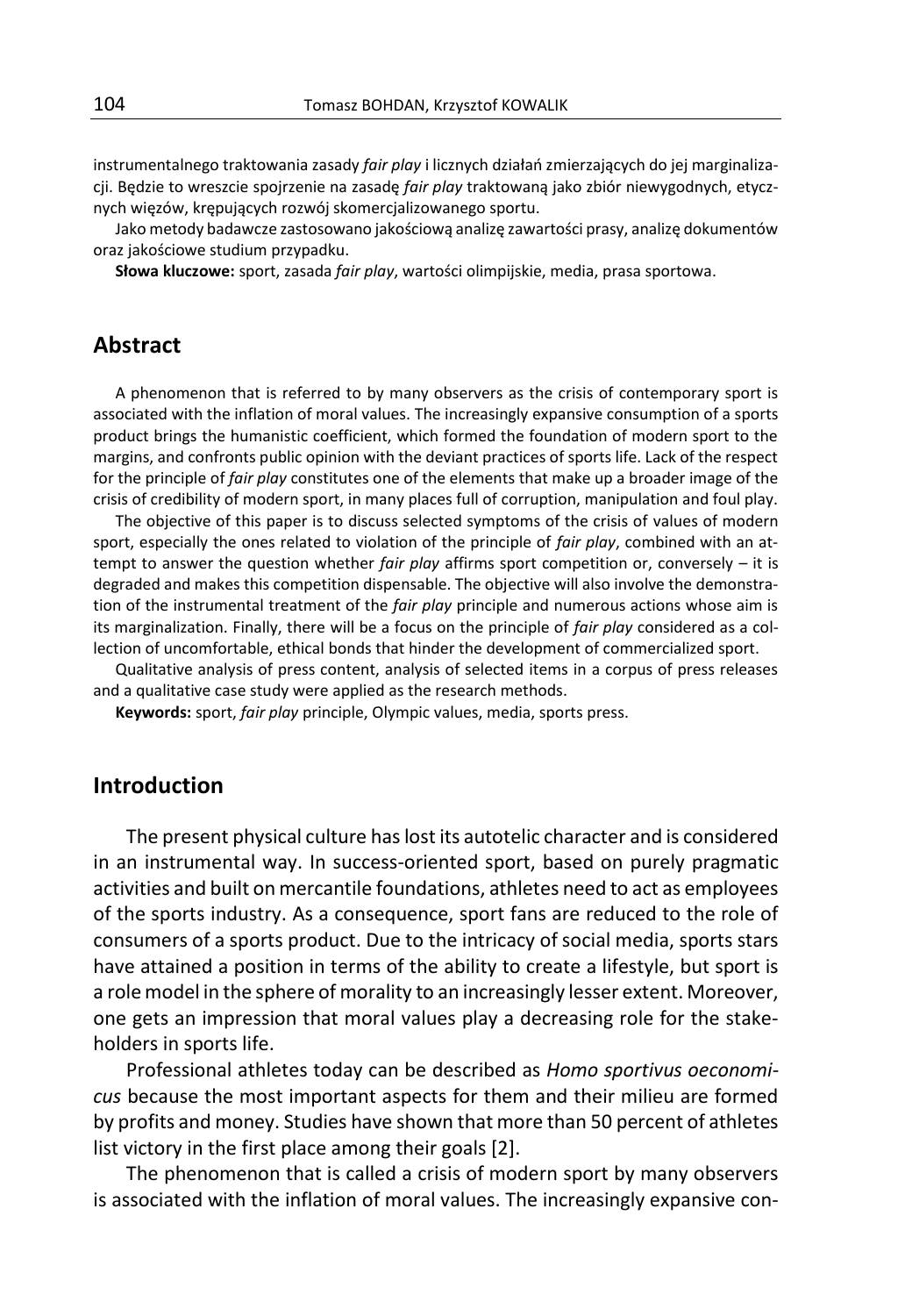sumption of a sports product reduces the humanistic coefficient, which stood at the basis of contemporary sport, to a marginal role. Besides, the public opinion is confronted with deviant practices of sports life. Lack of respect for the *fair play* principle is one of the elements that form a broader picture of the crisis of credibility of modern sport, which is in many places full of fraud, manipulation and foul play.

The fear that the application of the *fair play* principle may lead to the decrease in pace intensity in team games, and thus their spectacularity, and reduce the number of record-winning events in individual sports disciplines [19] contributes to the permanent marginalization of *fair play* in sports life, making it an uncomfortable principle, as it is considered to restrict the development of modern sport.

Statements regarding the crisis in the world of sport are not a universally binding dogma. We also come across other statements implying that the statements regarding the deterioration of modern sport are outdated and anachronistic, and the claims that autotelic values, success-oriented and material benefits that are commonly attributed to sports activities tend to be misleading [13].

This paper is concerned with the discussion of selected symptoms of the crisis of modern sport values, in particular the ones related to violation of the *fair play* principle, which is combined with an attempt to answer the question whether *fair play* affirms sports competition or, conversely, it is degraded and made impractical. The objective also involves the presentation of how the *fair play* principle is treated instrumentally, coupled with numerous activities aimed at marginalization of this value. Finally, we will take a look at the principle of *fair play*, considered as a collection of uncomfortable, ethical bonds that limit the development of commercialized sport.

# **Materials and methods**

The material base of this work includes a corpus of press releases. Supplementary material for the authors includes websites run by sports editors.

The qualitative analysis of a corpus of press articles, analysis of press and a qualitative case study [37] were applied as the research methods. The analyzed examples involve the cases concerned with the most spectacular behaviours that violate the principle of *fair play*, including the use of pharmacological doping, *foul play*, deceit and simulation. In the area of this study, some of the unquestionable publications include reports and press releases by Butcher and Schneider [3], Loland [20], Lenk [18], Motoarca [22], Kosiewicz [13], Serrano-Durá, Molina and Martínez-Baena [34].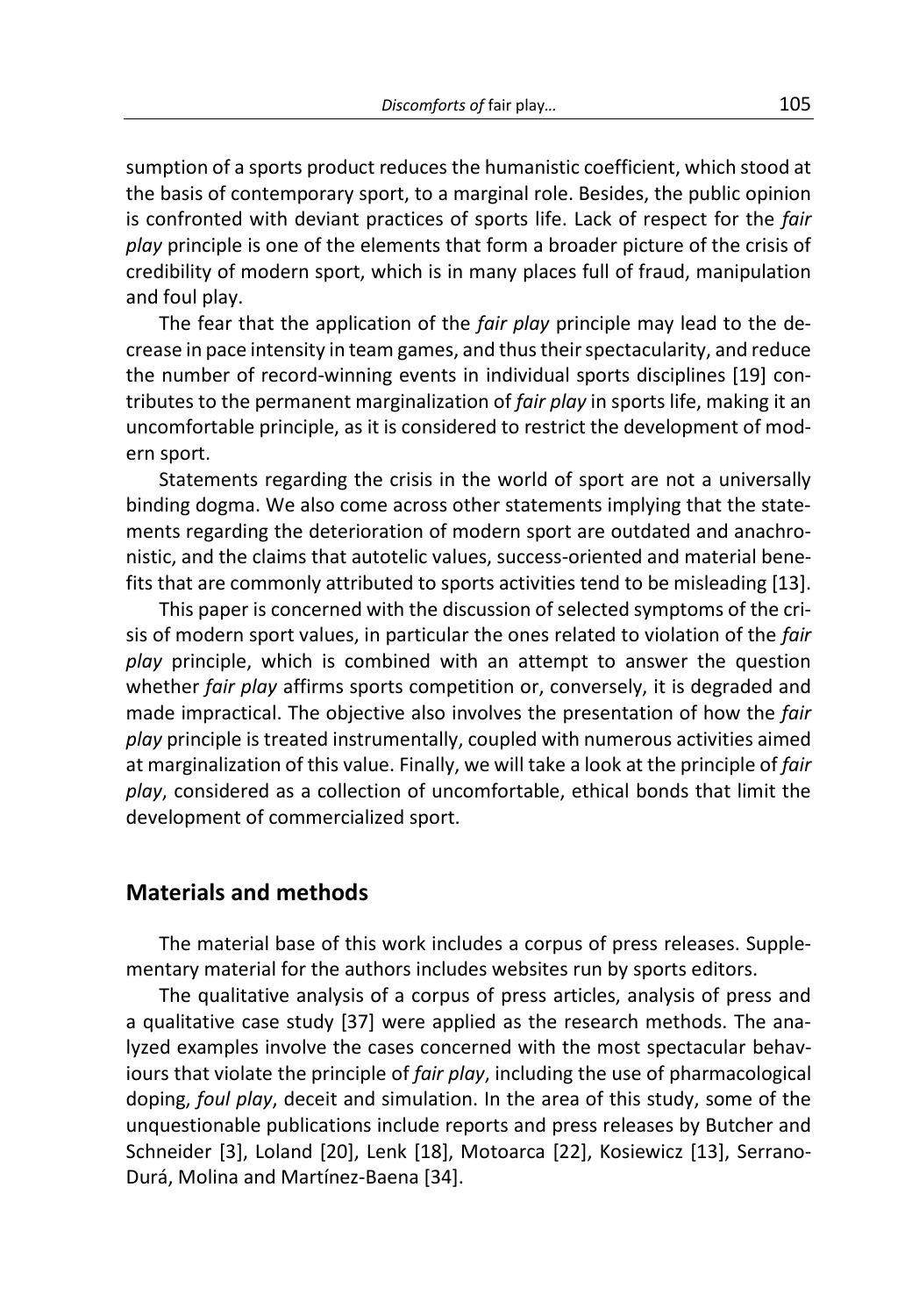# **Evolution and atrophy of** *fair play*

In the European sports milieu in the 1930s, the cult of victory was not known, and the sporting attitude on the stadium was more important from the result. *Fair play* was equated with victory. Even replacing an injured player with a substitute player was considered as unsportlike behaviour. Today such an attitude can be considered extremist. It was not, however, the same at the time when it was considered unworthy of a gentleman to support a single team only. No aggression in the stadiums and separation of spectator areas did not surprise anyone at that time. Fans were not biased in the sense that we use the term today. In the 1930s, an international football match was followed in the same manner as in the case of going to a theater. During the match between Germany and Italy held in Berlin in November 1936, the home supporters cheered and waved their hats even after the goal scored by the Italians [15].

Along with the increasing popularity of football and its rapid expansion beyond the region of sport, problems occurred with the compliance with the principle of *fair play*. Ever since, moral values have become increasingly embarrassing for players. On the one hand, admiration was directed at the game by gentlemen, and on the other hand everyone realized that football had originated from everyday competition. Therefore, an increasing tension arose between the theory of a fair game and the practice of competition, accompanied by an inevitable note of violence [47].

The above problems were related to the expansion of the most popular sport today – football. We should recall here that even the modern Olympic movement in its early days did not avoid serious mistakes. Even during the lifetime of Baron Pierre de Coubertin, an event occurred that remains to this day a shameful episode in the history of the Olympic movement. Anthropology Days was an event that accompanied the Olympic Games in St. Louis in 1904. The competition was a blatant attempt to demonstrate the inherent inferiority of the world's indigenous peoples, and by making them compete in athletic events the goal was to establish the superiority of the whites. It was a shameful racial experiment and, as a consequence, a flaw occurred in the Olympic idea [41].

Whereas the above incident can be considered unintentional, and taking place in the absence of Pierre de Coubertin, the modern approach to the principle of *fair play* can be considered in many cases dismissive, cynical and bold. As a matter of fact, such an approach degrades sport itself, and in particular its social function, and consequently can also bring adverse effects to many areas of social life, where failure can no longer be alleviated only by formalizing moral norms. An example of the behavior given below makes the fulfillment of the above-mentioned fears even more likely.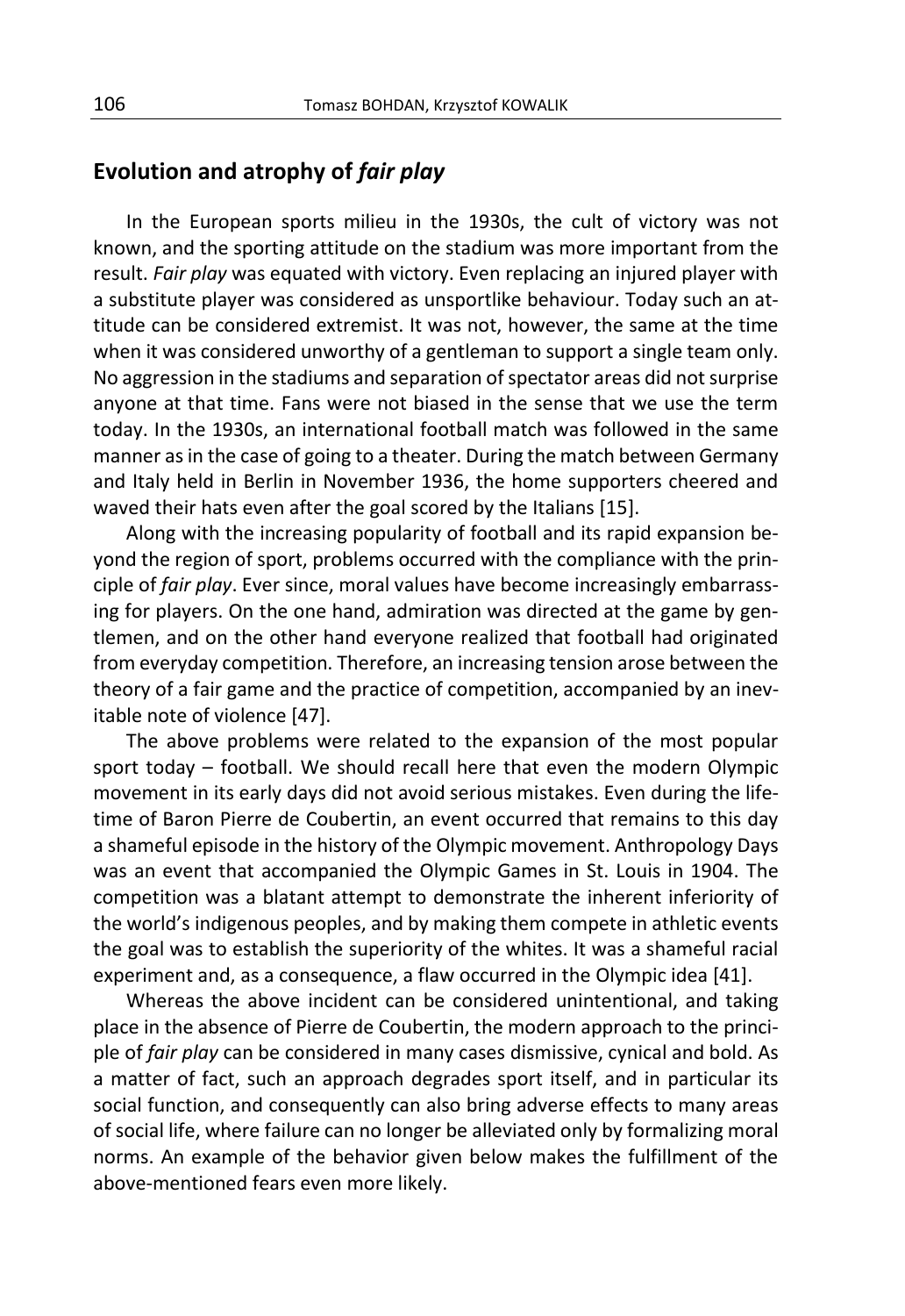The captain of Real Madrid, Sergio Ramos, demonstrated the manner in which the *fair play* principle can be deliberately ridiculed. In the Champions League, during Ajax – Real Madrid football match held in spring 2019, Ramos provoked the referee to give him the yellow card, excluding him from the rematch, which was supposed be a mere formality after the victory of the Spanish team in the Dutch stadium [40]. As a result of getting this card, Ramos wanted to enter the quarter finals with a clean account, and use his free time in the spectator area to make a documentary by the Amazon team with his involvement. When the Real Madrid player was filmed in his lodge, his friends on the pitch, deprived of their captain's help, were completely lost and sensationally lost the match with Ajax [49].

## **Current concept of** *fair play*

One of the guiding principles of Olympism contained in the Olympic Charter is the human right to compete in sports in the spirit of friendship, solidarity and *fair play* and excluding any discrimination. The document states that the role of the International Olympic Committee (IOC) is, among others, to make efforts to ensure that fair competition is adhered to in sports [9]. The IOC Code of Ethics is an integral part of the Olympic Charter. In one of the sections of this document, concerned with the integrity of sporting competition, stakeholders in the organization of the Olympic Games are obliged to combat all forms of deceit and manipulation during sporting competition. In addition, it is emphasized that participants of the Games must not violate the principle of *fair play* nor demonstrate unacceptable behavior [10].

National sports associations disseminate similar content among their members. The Polish Football Association adopted the set of Football Ethics Rules prepared by Józef Lipiec. This code states that football, as the most popular sport in the world, has taken on a special, increased moral role [25].

In addition to representatives of sports associations and organizations, whose goal is to promote fair competition, there are other initiatives that take actions against negative phenomena in sports. We can remember here that as early as 1963, on the initiative of Tadeusz Olszański, the head of the sports section of "Sztandar Młodych" magazine, a *fair play* award was granted for a "sports gentleman" achievements in sports [28].

In the same year, the International Fair Play Committee was established, which awards the Trophy of Pierre de Coubertin for *fair play* in sports competition. Similarly, the European Fair Play Movement also awards its distinctions [14].

Despite these noble ideas contained in a wide range of papers and initiatives promoting fair competition in sports, there are still cases when the *fair play* prin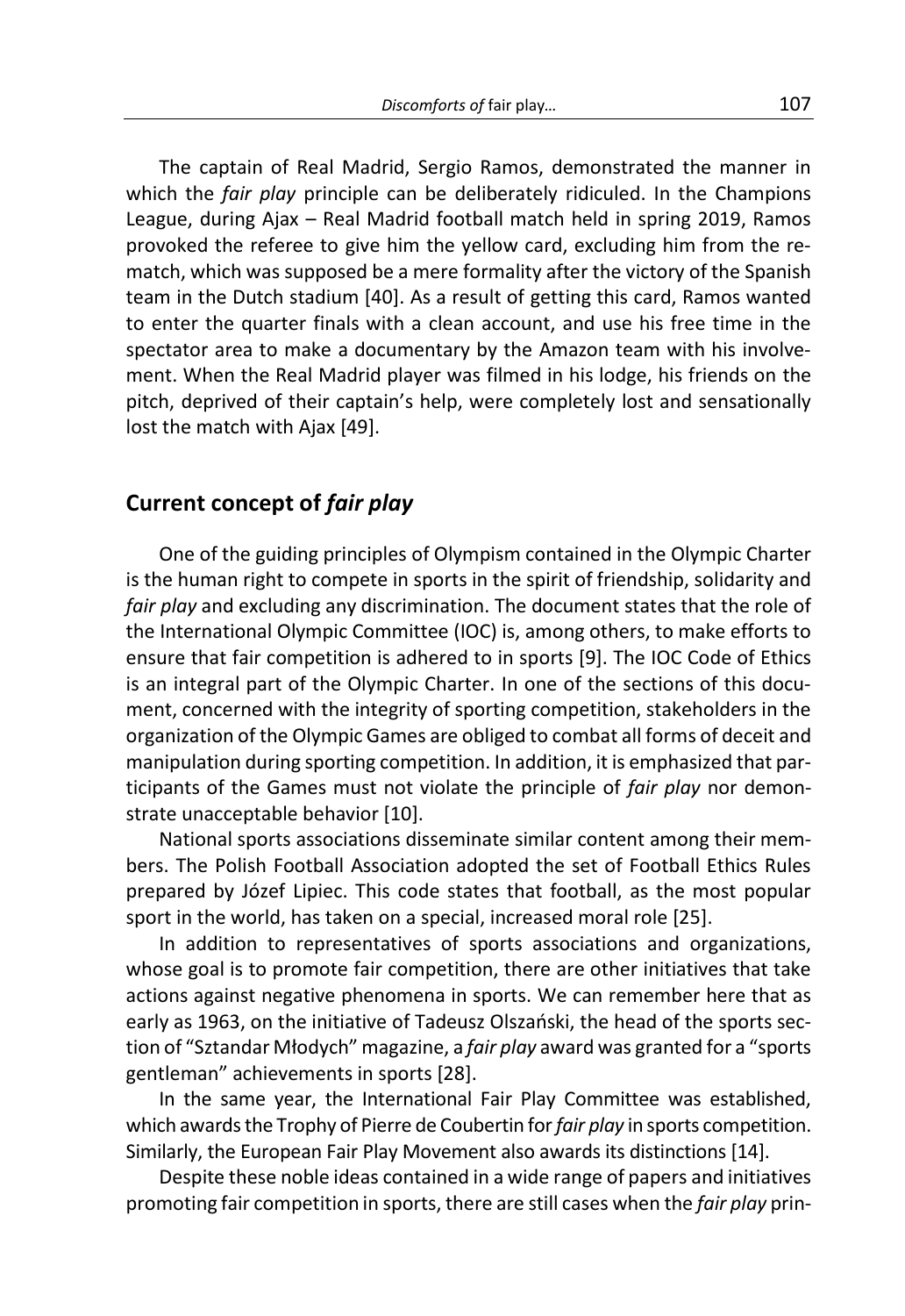ciple is still treated instrumentally. One of the most striking examples of this type of attitude is "Financial Fair Play" distinction in European football.

"Financial Fair Play" (FFP) is a mechanism introduced by the Union of European Football Associations (UEFA), whose main goal is to strengthen the development of the discipline [31, 32]. It was developed in 2009, and the complete program has been in force since 2014. The objective of FFP was to reduce club expenses to a reasonable extent. However, according to sports journalists, FFP has never had anything to do with *fair play*. It was only applied to strengthen the football elite [51].

In November 2018, sports journalists revealed the backstage of the activities of the President of the International Football Federation (FIFA) Gianni Infantino, who, as UEFA's Secretary General, attained his post with the statements stressing the idea of clean football and announced that he would not allow financial doping and would do anything to protect football from greed. At the same time, he helped to cover up the scams of clubs managed by Middle Eastern owners – Manchester City and Paris Saint-Germain. These clubs tried to ignore the UEFA regulations, implementing forbidden procedures on their premises that consisted in signing overestimated contracts with state-owned companies to support them, thereby bypassing the laws that provided limitations on the possibility of covering club losses from external sources. Many journalists believe that the principle of *fair play* has been treated instrumentally by the football authorities. It became only a slogan covering the game of interests. The authors of the FFP program turned out to be pretending idealistic hypocrites, who cited noble motives with the intention of sustainable development of the discipline [39].

Once again, it turned out that all these declarations of sport officials regarding respect for the law and following the *fair play* principle do not apply to all participants of sports life, and certainly do not apply to them to the same extent. The ideals remained in the statements, and everyday reality revealed the real face of sporting community.

## **Doping**

When an attempt is made to address the problem of doping in sport, we should not focus solely on recalling doping scandals involving the best and most popular athletes and players. We should note that scandals have also been quite widespread in athletics, cycling or ski running, and efforts have been made to cover them. In particular, we should take into account the fact that the BALCO scandal, the Operacion Puerto, or the fall of the legend of Lance Armstrong do not offer the comprehensive list of doping events in the history of sport, which should also include the latest Aderlass scandal. Nevertheless, we believe that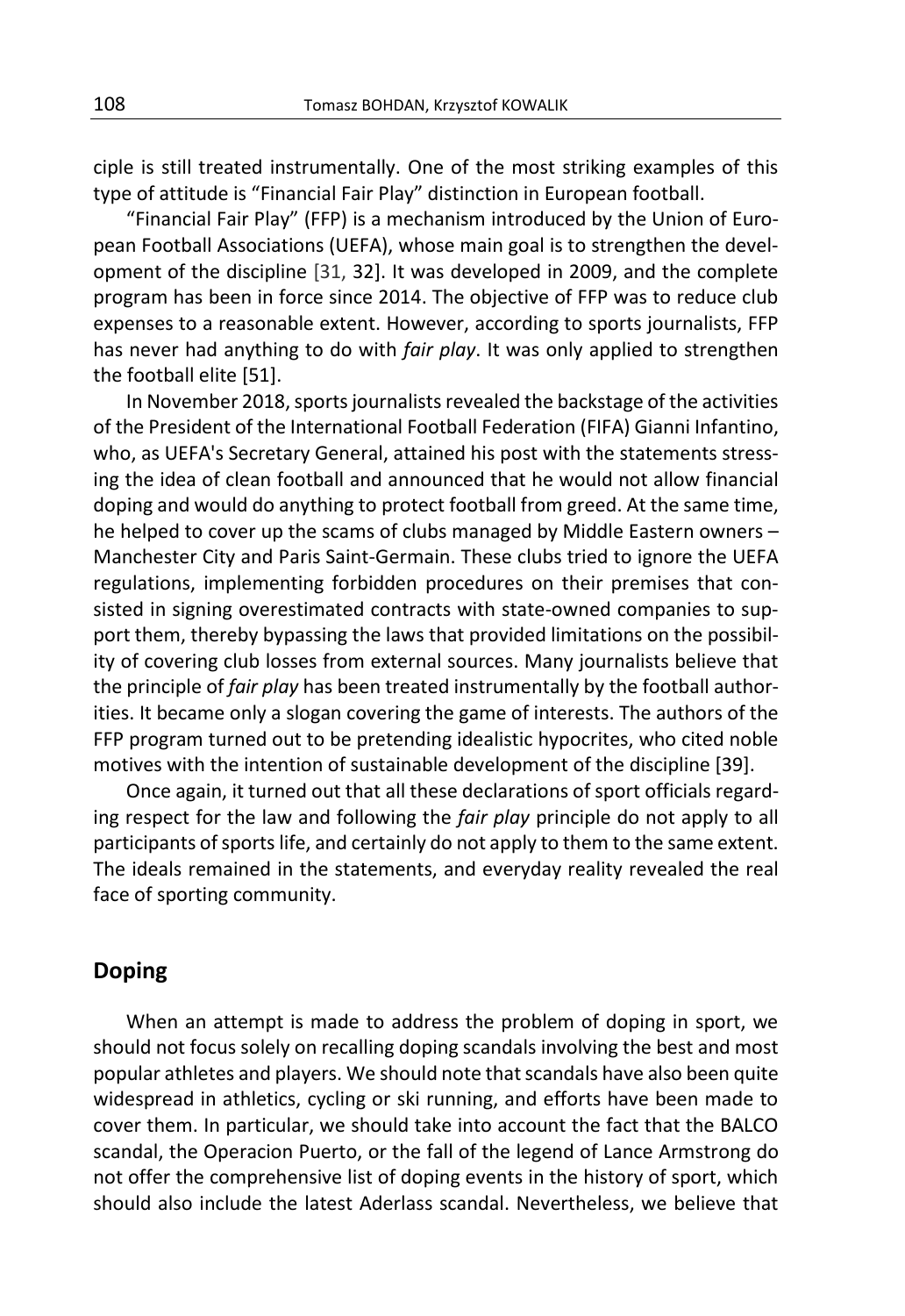we should note the complexity of the problem of combating doping and dealing with the fact that not all people involved in sport consider doping to be an evil that needs to be controlled. Numbers of sporting community members are in favor of doping legalization and claim that the ban on doping is an anachronistic relic, and consider the principle of *fair play* to be mistakenly understood as the highest value in modern sport [13, 30, 45].

As a consequence of disclosing and commenting on doping scandals, we can note an increase in disrespect in sport. On the one hand, fans expect that records should be broken, and on the other hand, they are increasingly aware they may be witnessing fraud and manipulation while they follow sports broadcasts. In connection with the above, the actions taken against doping are becoming more and more uncomfortable, which was accurately captured by the German investigative journalist, Hajo Seppelt. His famous words are as follows:

If no one publicizes doping, everyone benefits: firstly athletes – as they get higher bonuses and have more sponsors, secondly, managers who receive better commissions, thirdly sponsors–since the broadcast on television is louder and the product sells better. As a result, TV stations have more viewers and get more money from advertising. Sports associations also benefit as they can demand more money from sponsors. Politicians are proud that their spending on sport benefits and wins strengthen the national bond. Everyone earns, everyone gains benefits [33].

However, the view expressed by Seppelt does not take into account the group of athletes who are wronged in competing with cheaters. Clean athletes emphasize that all the effort of sports managers goes to capture and punish athletes using doping, which is right, but the victims are ignored. There is lack of justice and compensation. The athletes and players who lost in unfair competition are not honored. Adequate conclusions resulting from the clean wins are not brought forward. Broadcasts with the names of the real masters are not provided widely. Athletes cheated on in such conditions postulate an additional ceremony during the most important sports competitions, during which medals taken from doping sportspeople will be awarded to them. Currently, medals are sent by post to sports associations. However, they do not always arrive. The 2000 Olympic champion in Sydney, a hammer thrower, Szymon Ziółkowski confessed to journalists that he had been waiting 22 years for the gold medal from the World Junior Championships, and 11 years for the silver from the Senior World Championships [16].

In this way, the most important problems of modern sport – associated with the crisis of its credibility and related to fight against doping – is raised.

We are still waiting for the final 2012 Summer Olympics medal table. According to the IOC regulations, within 10 years from the date of the competition it is possible to perform analyses of the athletes' samples, thus dishonest athletes can be disqualified until 2022. In weightlifting, almost one-tenth of athletes who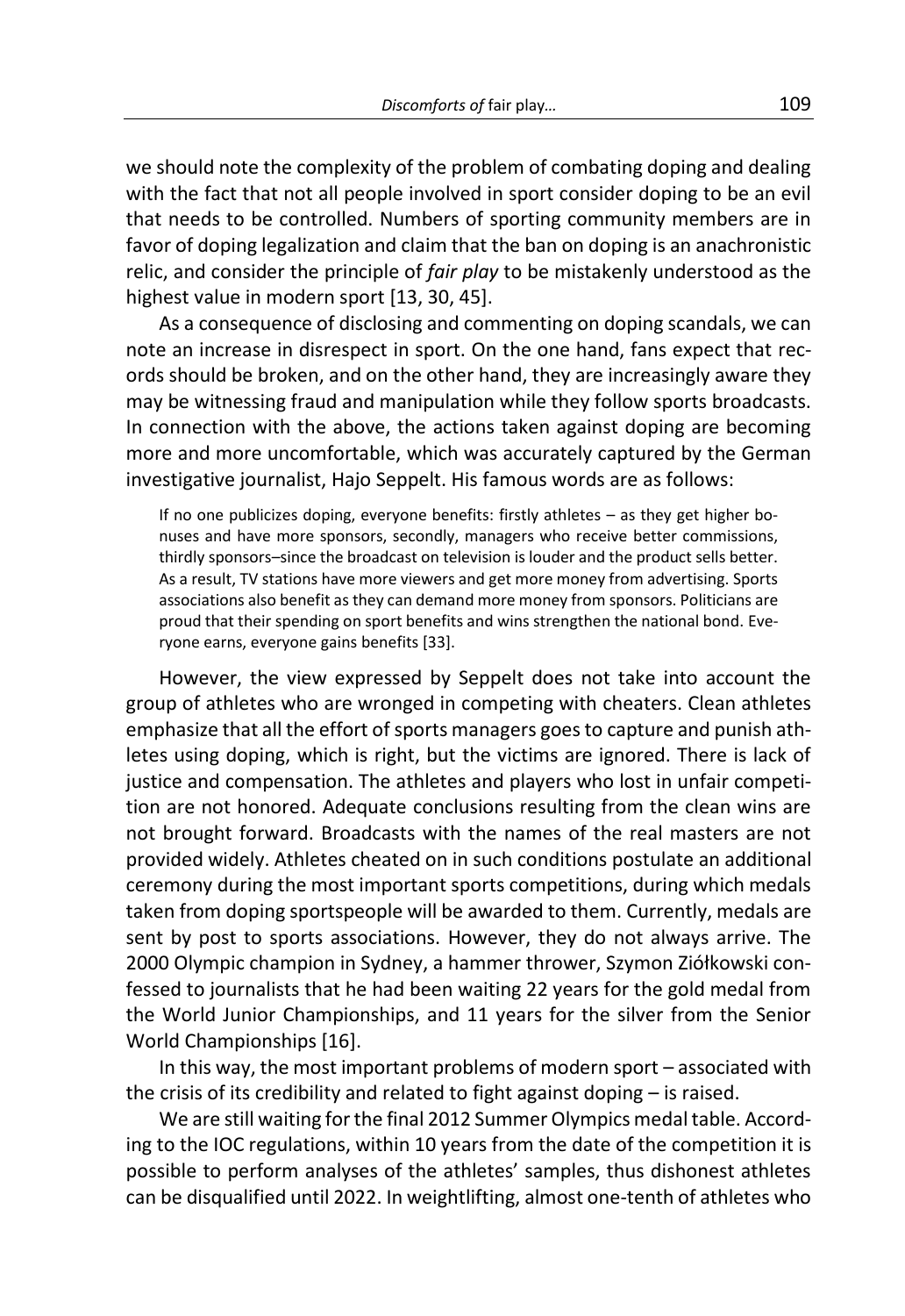performed on the platform were found to have used prohibited substances. The 2012 Olympics were announced "the cleanest in history," as 116 doping cases have already been reported [24].

Paradoxically, the fight against doping, which is adhered to by the IOC authorities, reduces the credibility of the Olympic community. One of the first decisions of the IOC Chairman Thomas Bach was to increase the number of doping controls before and during the 2014 Winter Games in Sochi [19]. After a few years, however, public opinion found out how such tests are carried out in Russia and learned about lack of their credibility. It turned out that the highest authorities in anti-doping laboratories gave consent to replace urine samples of doping athletes with clean urine. The doping practice supported by the authorities described in two independent reports commissioned by WADA resulted in the ban imposed on the entire Russian athletics team in the Rio de Janeiro Olympics [16].

As a consequence of covering 643 doping cases in Russia in between 2012 and 2015, the credibility of WADA was considerably undermined. The organization set up in 1999 [7] by the sports and national authorities to fight doping did not predict the audacity of the hosts of the Sochi Olympics, and its controllers could not prevent swapping tainted samples with clean ones. The Richard McLaren Commission was only appointed by WADA after the findings of investigative journalists, and its work showed a terrifying picture of the doping industry in Russia. WADA made a statement with a suggestion regarding the exclusion of Russian athletes from the 2016 Olympic Games in Rio de Janeiro, but the IOC did not support this request, leaving the decision to national athletics associations, which only contributed to exacerbation of the WADA crisis and undermining the credibility of this organization [44].

The doping crisis in Russia has encouraged actions from the community, trainers and athletes from other countries to condemn cheaters and declare the purity of domestic sport. However, it turns out that many athletes (e.g. in Germany), including athletes, swimmers and gymnasts, have not been subject to routine doping controls for a long time [1].

The International Olympic Committee and anti-doping agencies face a serious dilemma. The more doping cheaters they manage to identify, the more doubts arise whether professional sport can be practised without doping at all [35].

Another problem is associated with the asymmetry in the treatment of doping athletes by the world sports authorities. On the one hand, there are sports disciplines whose members have joined the ADAMS (Anti-Doping Administration and Management System) online system in accordance with the IOC requirements. In accordance with this system, athletes are obliged to provide information regarding the duration and place of stay on each day of the year. This means that WADA inspectors can carry out the inspection at any time [43]. On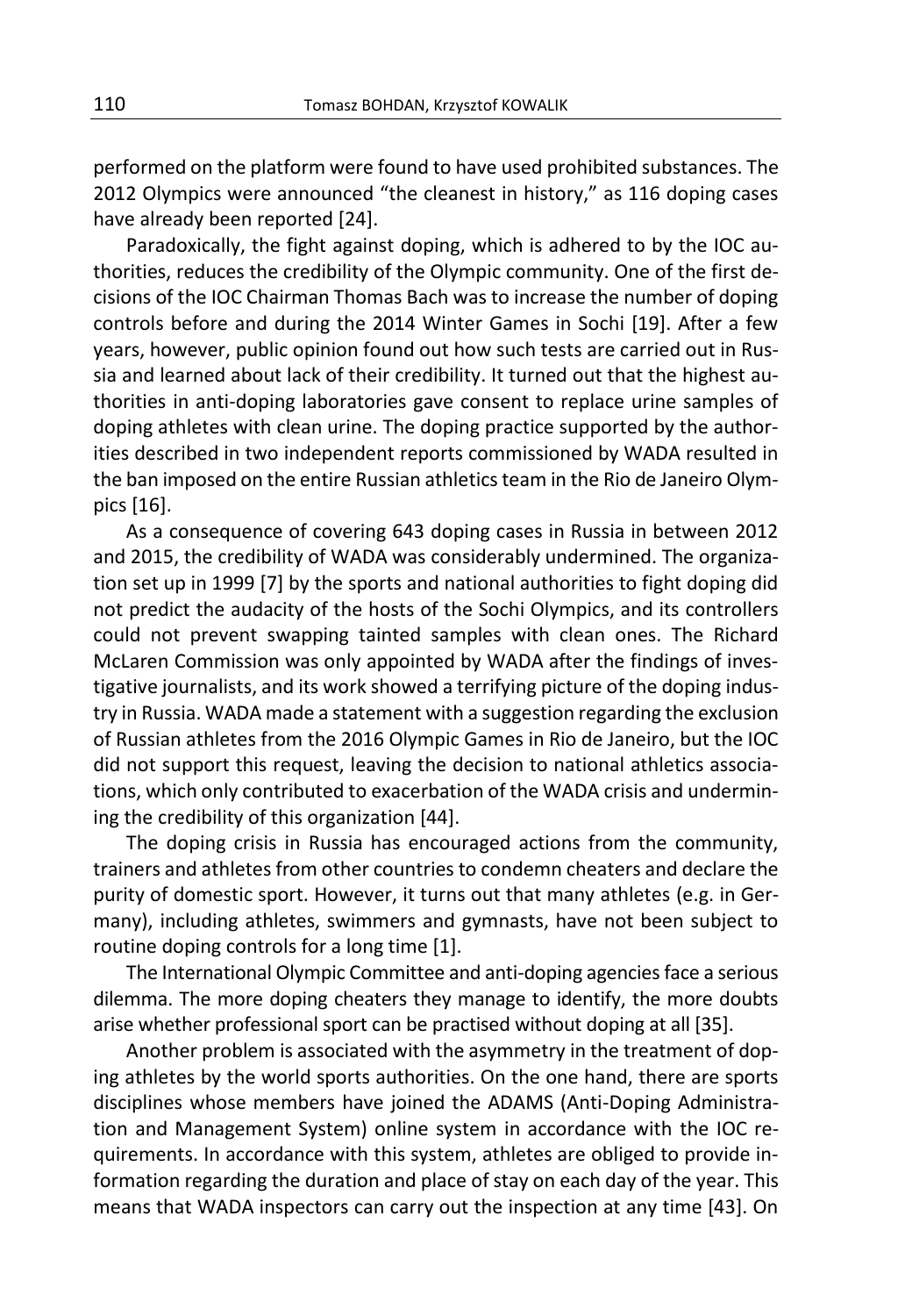the other hand, there are manifestations of ostentatious impunity and a disrespectful approach to mandatory controls, as was the case with Real Madrid captain Sergio Ramos, who broke the doping rules twice, and despite that no actions were taken against him by the UEFA doping committee and WADA [48].

The approach to taking asthma relieve medicines raises a huge controversy in the sports environment. For several years, the question regarding the effect of asthma medications has been pondered upon by the community, whose members wondered whether such medications just alleviate the patients' medical condition or give them an unfair advantage over healthy competitors [46]. For many years, an asthmatic athlete has had to apply a Therapeutic Use Exemption (TUE) to be able to compete while using such medications. However, WADA experts concluded that anti-asthmatic drugs, if they are taken at therapeutic doses, do not require exemption. It is worth recalling here that the Norwegian national team took 6,000 doses of asthma medication for their athletes to the Pyongyang Winter Games [17].

TUE and its abuse are also a source of controversy and many ethical doubts in the cycling world, which is best demonstrated by the example of the British cycling group SKY (since April 30, 2019, Team Ineos), which dominated the most prestigious races [26, 54].

Some disciplines which are unable to cope with doping for various reasons are even threatened with exclusion from the Olympic family. The weightlifting community, considered by the sports media to be susceptible to the use of doping to the highest extent, has the greatest cause for concern. Every year, dozens of names appear on the list of weight lifters suspended for doping. If the condition does not improve, the Olympic Games in Tokyo may be the last for this sport. The place for this discipline in the 2024 Paris Games in conditional [12].

Doping in sport is not limited to pharmacological enhancement of results. In chess, there is an open talk about electronic doping in the form of chess engines installed on mobile phones. That is why at chess Olympiads, the players are not allowed to carry watches and pens, and the players pass through the gates, just like at the airport [5].

# *Foul play*

The pursuit of the goal beyond any control is an immanent characteristic of modern professional sport. Most often, such a goal is victory, which is the key to fame and money. In addition, all kinds of remuneration and apanages stimulate players throughout sports competition, and sport is less often performed according to strictly observed rules of a given discipline [6].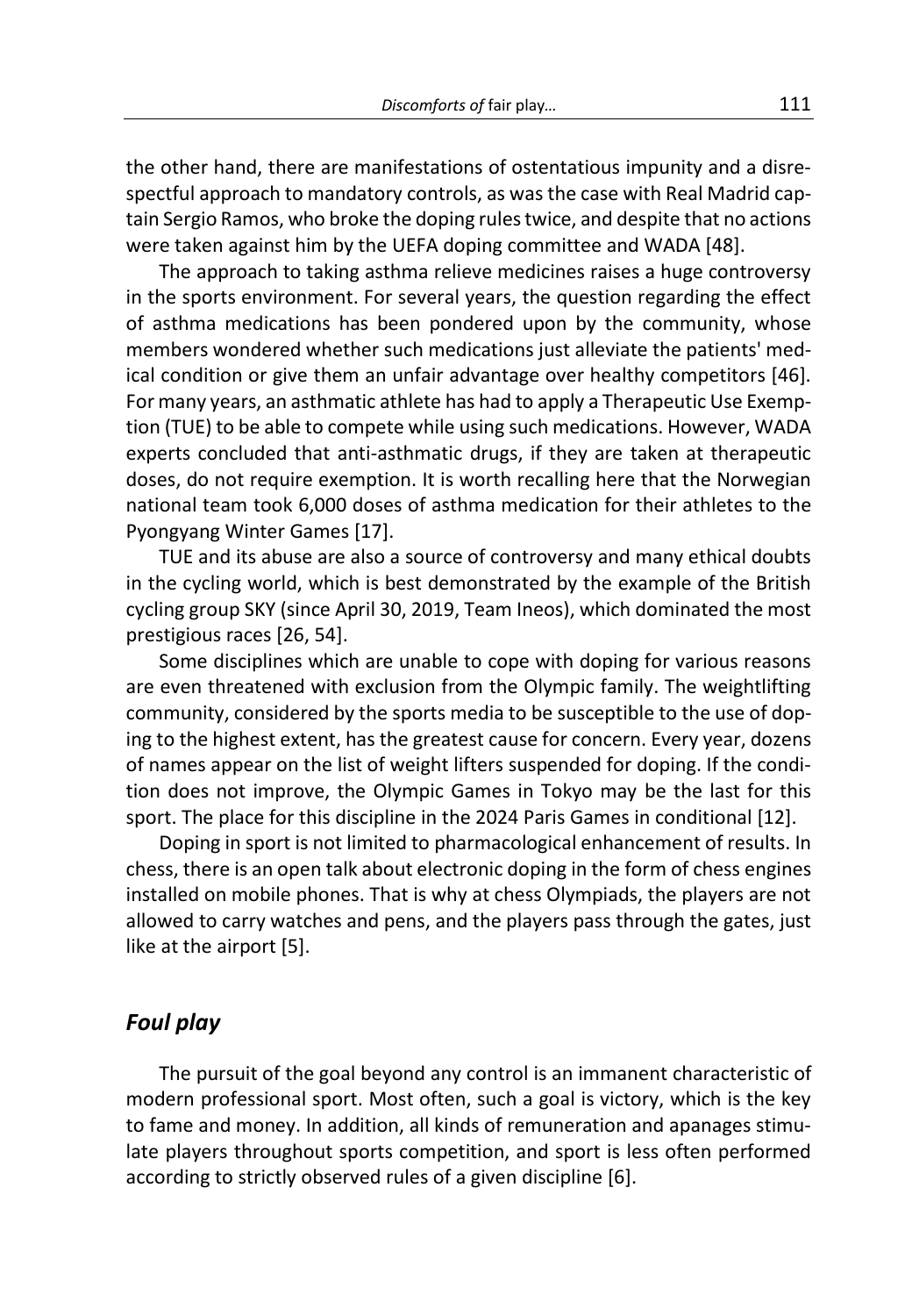In football, as a consequence of the implementation of tactics involving individual coverage of the opponent and thus increasing aggressiveness on the pitch, an increase in the number of violent fouls has occurred. Already before the final match for the world championship between Germany and Hungary in 1954, German coach, Sepp Herberger ordered the defender, Werner Liebrich to eliminate one of the best Hungarian players, Ferenc Puskas from the game:

Don't step on him, if he goes to the left wing, follow him to the left. If he runs to the right flank, then you go to the right with him. Don't leave him a step even if he goes to the toilet. And if you run away, remove the knife and stick it in his back! [19].

The former German representative, 1974 World Champion and 1972 European Champion Paul Breitner understood the *fair play* principle in a similar way. He proudly confessed, "I don't want to be any role model; before I let my opponent score a goal, I have to do everything to prevent him – if not by following the rules, then by foul" [42].

When one comes across the aforesaid statements, no one should be surprised by increased brutality in contemporary football, which is most clearly demonstrated by the fouls of Harald Schumacher on Patrick Battiston in 1982 or Roy Keane on Alf-Inge Haland in 2001.

When fouls take place in the sports arena, they tend to primarily affect the player's body, but when we deal with an off-ball foul, it also affects the psyche and interpersonal relationships. Fouls can take the form of words, sounds or images. They are designed to affect only players, but also, and perhaps above all, members of training staff whose work can be interrupted or slowed down. Manipulation of facts, putting pressure on rivals and referees, diverting attention from the key goals of a sporting event are more and more frequent actions of some football coaches. They also make use of verbal foulards' carrying capacity and their attractiveness for users of social media, "driving" even multi-day polemics.

The Portuguese coach Jose Mourinho is considered to be a specialist in verbal fouls, the so-called mind games. Throughout his career, this distinguished manager often initiated verbal taunts with other trainers, e.g. Arsene Wenger or Claudio Ranieri. The purpose of these verbal wars was to remove pre-match pressure from the players and transfer it to the attacked coaches of the rivals. Mourinho also directed psychological games against referees, which the Swedish judge, Anders Frisk, was victim of. On February 24, 2005, after the Barcelona-Chelsea match as part of the Champions League football, won by the home team 2 : 1, referee Anders Frisk ended his career. First, he was accused by leading English team Mourinho of favoring the hosts. As a consequence of this verbal attack, numerous threats were sent by Chelsea fans to the referee, including telephones in which he was threatened with life deprivation and potential attacks on his family. After several days, the terrified and lonely referee gave up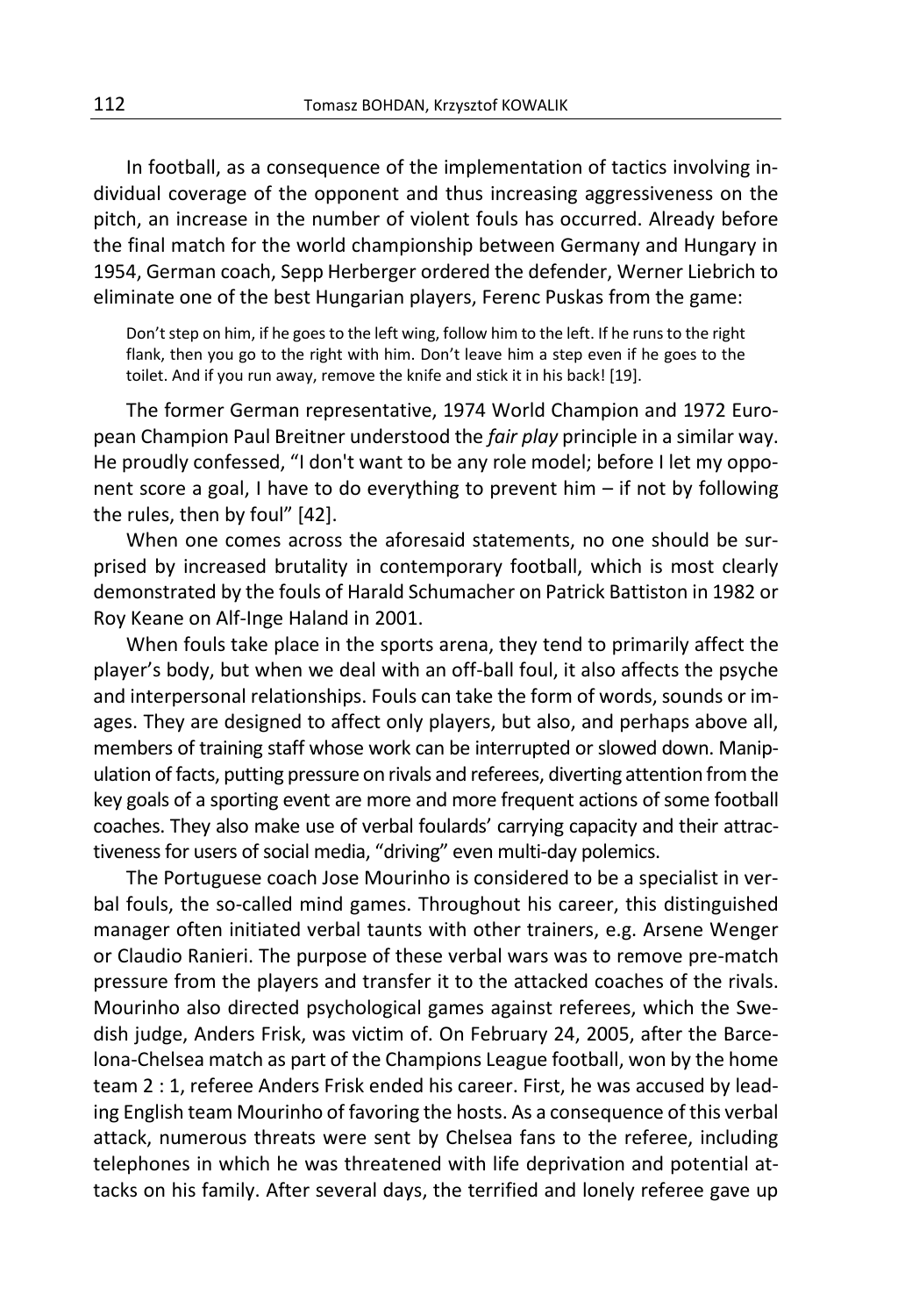his career as a referee [27]. It is also worth noting that verbal fouls are harder to identify and are usually not penalized.

# **Deceit and simulation**

One of the consequences of the spread of violent games, especially in places without video analysis, are attempts to draw fouls. Players, who often escape from interventions that pose hazards to their health, have learned how to simulate fouls. In this way, a kind of performance is followed in sports arenas, during which players, like actors, play episodes in order to trigger a specific reaction of the referee.

Simulation in sport is not limited to pretending fouls. One also pretends to take part in a game, while ridiculing the idea *of fair play*, in the name of which such competition was conducted. The best example of this type of behavior is the end of the Japan–Poland match held during the 2018 FIFA World Cup in Russia. Polish players were happy with the lead in the match and did not feel like attacking the Japanese. In turn, the Japanese, despite a 0:1 defeat, were guaranteed the promotion to the next round because in the *fair play* classification of the event, made up by adding yellow and red cards, they occupied a higher position at the time than Colombia and Senegal. The part of the match in which the Japanese passed the ball on their side for several minutes despite no attacks from the Poles was called a farce. In turn, an ostentatious simulation of injury by one of the Polish footballers constituted an act of desperation as it was supposed to prompt kicking of the ball outside the pitch by the Japanese (in a gesture of *fair play*, of course), and thus giving an opportunity to perform a substitution and entry of a substitute player [52]. The fans whistled farewell to both teams, and one of the sports journalists wrote about ten minutes of shame. He also asked, "What exactly happened that the winning match changed into an embarrassing show of neglect to fans, football as such and fair play?" [38].

Attempts at deceit at sports are not always straightforward [21] and are subject to territorial interpretations. In England, when the Argentinian coach Marcelo Bielsa sent his colleague to watch the rivals exercise before a league match, it prompted a debate whose aim was to determine rules regarding ethical behavior in football. The above behavior was met by a considerable degree of indignation from the community. It was commented on in various ways, first as lack of respect for colleagues and on other occasions as deceit in sport that should deserve punishment. The League of Managers' Association was also urged to take action against the coach. This type of exaltation may come as a surprise, because all kinds of sports espionage have been known for many years. Sometimes it can irritate opponents, but according to what Bielsa said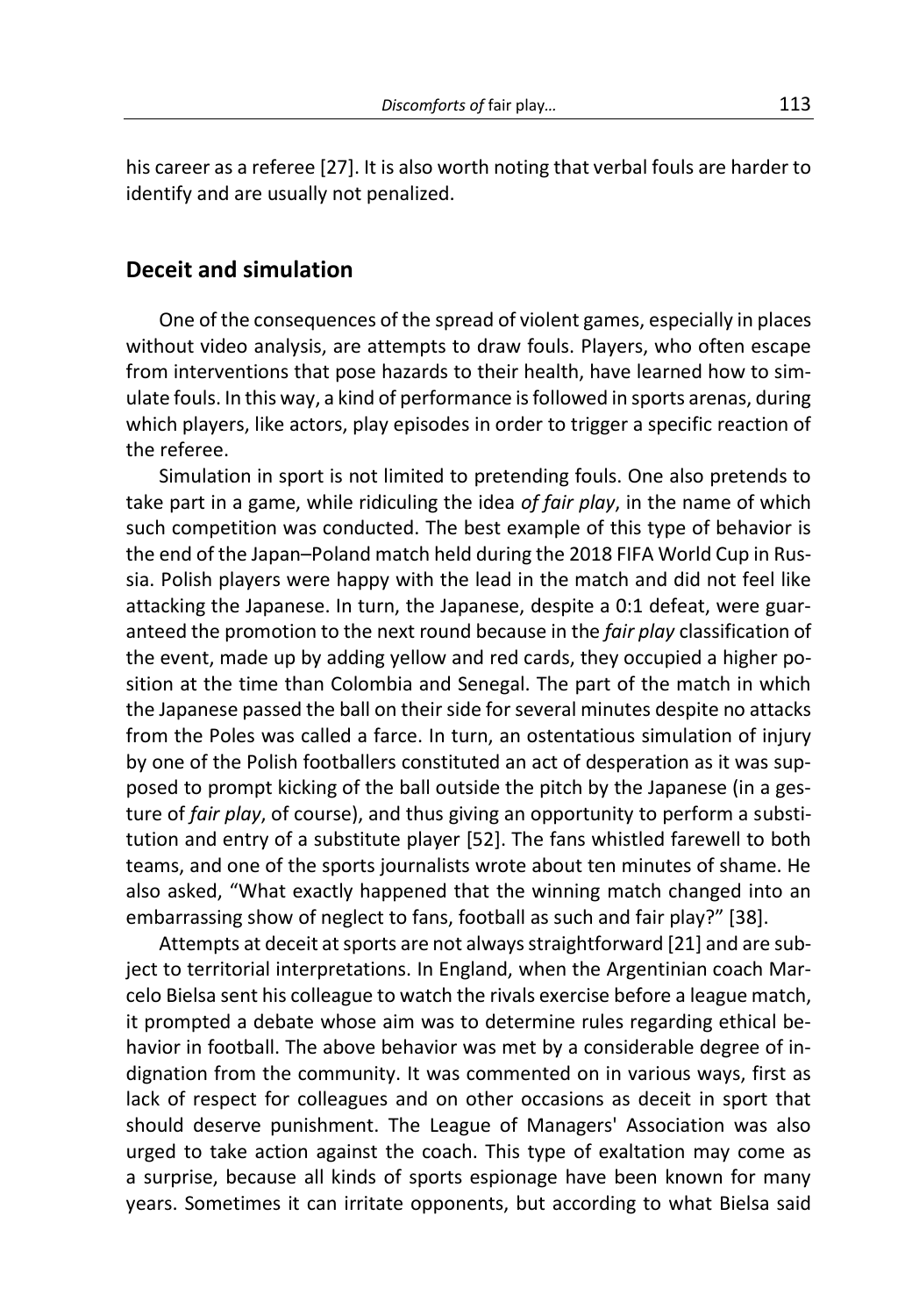without embarrassment, it is employed permanently, in particular in Europe and South America, i.e. where the level of football is the highest [29]. Various training sessions have already been viewed from bushes ,from a helicopter, and now it is common to use drones.

Luiz Adriano's anti *fair play* behavior can also be considered an attempt of sports deceit. On November 20, 2012, during the Champions League football match between FC Nordsjaelland and Shakhtar Donetsk after resuming the referee kick, Shakhtar Wilian, a traditionally *fair play* player, kicked the ball out into the opponent's half towards the goalkeeper Jesper Hansen. Unexpectedly, Adriano took the ball and ran towards the goal of the opponent and, with the passive attitude of the players and the goalkeeper of Nordsjaelland, shot a goal. Despite the deafening whistling of the fans and the players' consternation and embarrassment, the goal was considered scored, as the return of the ball to an opponent following a referee's throw is not regulated by any rules [8].

Fortunately for sport, such ostentatious behavior that violates the *fair play* principle is very rare.

# **Discussion**

The crisis of values in the world of sport is a phenomenon that stimulates discussion and encourages the statement of various, often extreme positions by the representatives of the humanities and social sciences involved in the study of phenomena in the field of physical culture: Kosiewicz [13], Lenk [18], Kazimierczak [11], Zieliński [50].

On the one hand, there are opinions pronounced by supporters and even enthusiasts who especially highlight the merits of the entire Olympic movement, as it is considered to be one of the strongest and most recognized international value-oriented movements that provides a long-standing approach that has a significant position and international strength. They see, of course, the problems that modern sport struggles with, but we can get an impression that they do not recognize its weight, focusing primarily on exaggerated nationalist and commercial aspects that accompany competition, and only later on the lack of integrity in the attitude to sport and the efforts to combat doping [18]. The absolute faith in the educational role of sport deserves a particular level of surprise. In the times accompanying the crisis of educational values, the idea of Olympic movement, combined with the principle of *fair play*, could offer one of the effective ways to educate youth, placing itself in the avant-garde of contemporary pedagogy trends [4, 11, 36]. Yet, according to these authors, sport's role does not have to increase, in particular in the face of scandals revealed in recent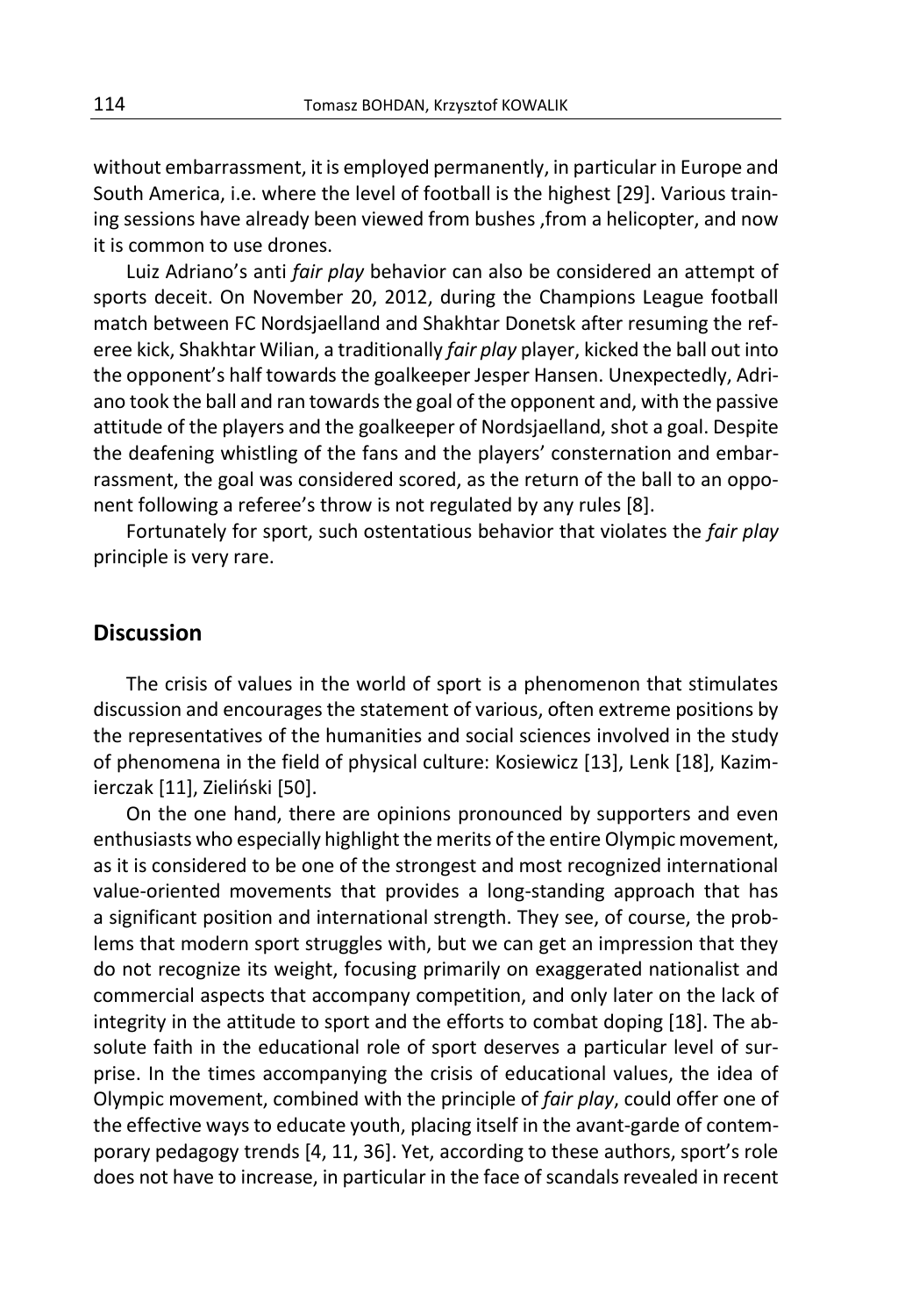years with the participation of coaches and educators who use violence against their trainees.

On the other hand, the spread of pathological and deviant behaviors in sport also leads to its excessive criticism. The supporters of radical solutions even postulate that sport in its competitive version should be abolished. They believe that sport is no longer able to improve since its image is formed by corrupted people who make it insensitive to positive changes. The negative characteristics of modern sport will continue to expand until it is completely deprived of the humanistic, ethical and aesthetic elements, in favor of purely pragmatic activities focused on success, fame and money [50].

The cases of abuse in sport reported in the paper do not incline the authors of this paper to give equally radical statements, but their intention is to clearly demonstrate the marginal role of the *fair play* principle in modern sport, which has become increasingly ruthless, brutal and cruel. The appeal of money and honors encourages athletes to win at all cost. Therefore, in such conditions of competition, which is still taking place under enormous social pressure, the *fair play* principle has become an awkward aspect.

# **Final remarks**

It is difficult to clearly indicate the caesura marking the beginning of the fall of the gentleman's idea in sport. It is worth remembering, however, that in December 1945, British writer and columnist George Orwell published a paper in the *Tribune* magazine containing the following statement, "Serious sport has nothing to do with *fair play*. It is bound up with hatred, jealousy, boastfulness, disregard of all rules and sadistic pleasure in witnessing violence. In other words, it is war minus the shooting" [23].

Nowadays, in the era of overwhelming commercialization of sport and a growing scale of its degeneration, scientific discourse promoted by idealists of noble sport tends to increasingly diverge from the reality on the pitch. That is why a new formula of *fair play* promotion is continuously being sought, which would counteract the dissemination of *foul play*. *Fair play* is being rescued primarily by idealists who believe that sport can only be saved if the f*air play* principle is understood as a formal and compulsory characteristic, which needs to be followed in every discipline to be able to be called sport [19].

It is unlikely to anticipate that any significant support for this new *fair play* formula will be offered by the world sports authorities who have focused on dealing with new problems. One of them is an aging television audience. That is why there is a desperate attempt to reinvigorate the games. The IOC applies the model of X Games (extreme sports games), by introducing new disciplines to the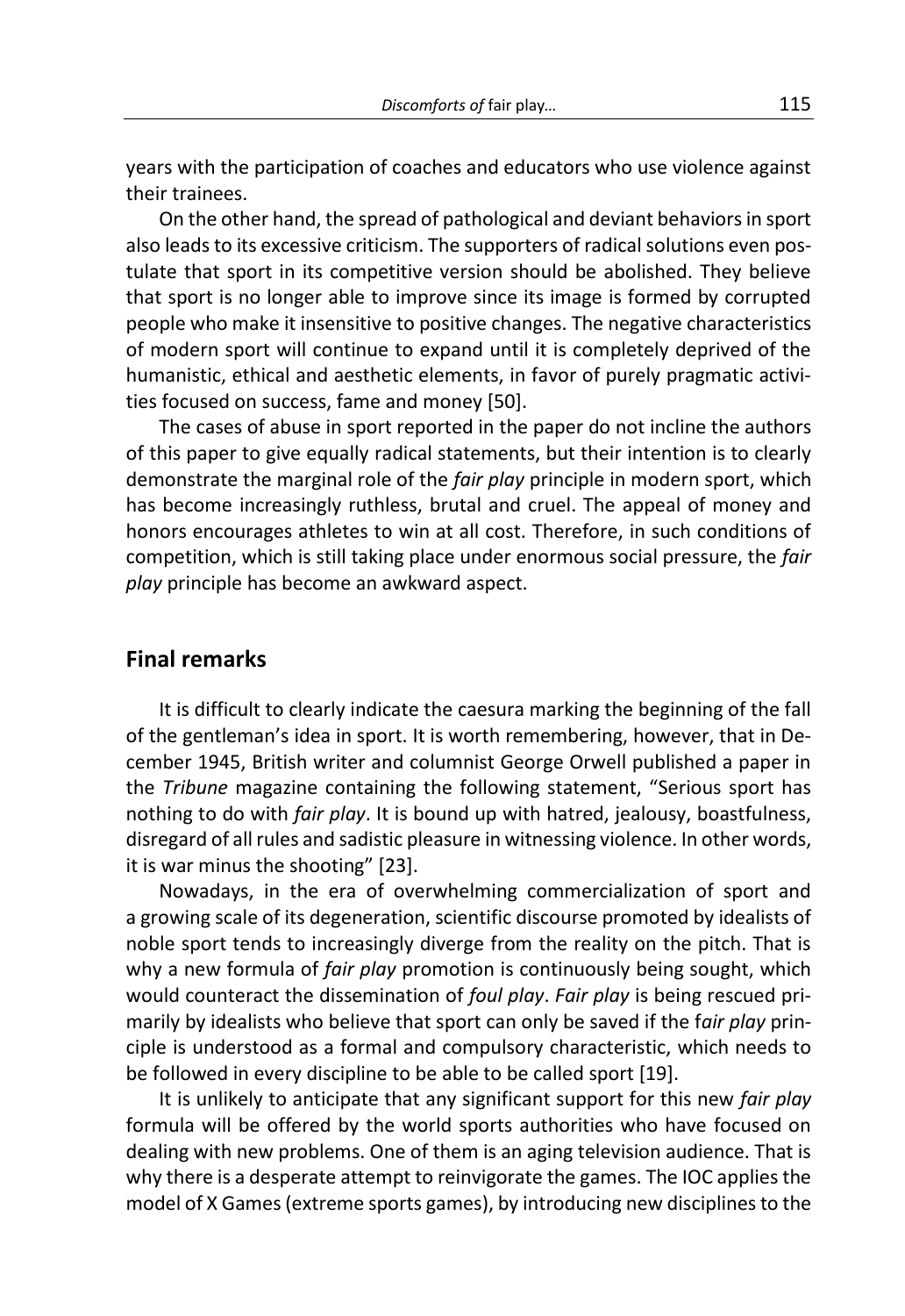Olympic program, ones that 20-year-olds are likely to be interested in. The final act of reinvigorating the games includes the introduction of e-sport. It is very possible that e-sport as a show discipline will already be included in the program of the 2024 Paris Games [53].

That is why the promotion of *fair play* by the supporters of nobility in sport should be associated with various types of awards and distinctions combined with publicizing the *fair play* principle as strongly as possible in the media. Of course, we need to bear in mind that victory is still a more attractive option for players and fans as it is objective, and *fair play* awards, even the most prestigious ones, are only subjective.

# **References**

- [1] Becker Ch. (2018): *Alles so schön sauber hier.* Frankfurter Allgemeine Zeitung, 13 August. Available at https://www.faz.net/aktuell/sport/sportpolitik/doping/doping-kommentar-alles-so-schoen-sauber-hier-15736397.html [accessed: 21.05.2019].
- [2] Breuer Ch., Hallmann K. (2013): *Dysfunktionen des Spitzensports: Doping, Match-Fixing und Gesundheitsgefährdungen aus Sicht von Bevölkerung du Athleten*. Deutsche Sporthochschule Köln / Institut für Sportökonomie und Sportmanagement. Bonn.
- [3] Butcher R., Schneider A. (1998): *Fair Play as Respect for the Game*. Journal of the Philosophy of Sport, vol. 25, issue 1, pp. 1–22; [http://dx.doi.org/](http://dx.doi.org/10.1080/00948705.1998.9714565) [10.1080/00948705.1998.9714565.](http://dx.doi.org/10.1080/00948705.1998.9714565)
- [4] Butler J.I. (2016): *Playing Fair*. Human Kinetics. Champaign.
- [5] Duda J.K. (2018): *Panie Duda, czy jest pan geniuszem?* [*Mr. Duda, are you a genius?*]. Interview by M. Deryło, R. Stec. Gazeta Wyborcza, no. 256, p. 30.
- [6] Flynn E. (2017): *Strategic fouls: a new defense*. Journal of the Philosophy of Sport, vol. 44, issue 3, pp. 342–358; [http://dx.doi.org/10.1080/00948705.](http://dx.doi.org/10.1080/00948705.2017.1361330) [2017.1361330.](http://dx.doi.org/10.1080/00948705.2017.1361330)
- [7] Geeraets V. (2018): *Ideology, Doping and the Spirit of Sport*. Sport, Ethics and Philosophy, vol. 12, issue 3, pp. 255–271; [http://dx.doi.org/10.1080/](http://dx.doi.org/10.1080/17511321.2017.1351483) [17511321.2017.1351483.](http://dx.doi.org/10.1080/17511321.2017.1351483)
- [8] Hungermann J. (2012): *Fair Play ist im Fußball nur ein Mythos*. Die Welt, 22 November. Available at https://www.welt.de/sport/fussball/internationale-ligen/article111364279/Fair-Play-ist-im-Fussball-nur-ein-Mythos.html [accessed: 30.05.2019].
- [9] International Olympic Committee. (2015): *Olympic Charter*. International Olympic Committee. Lausanne.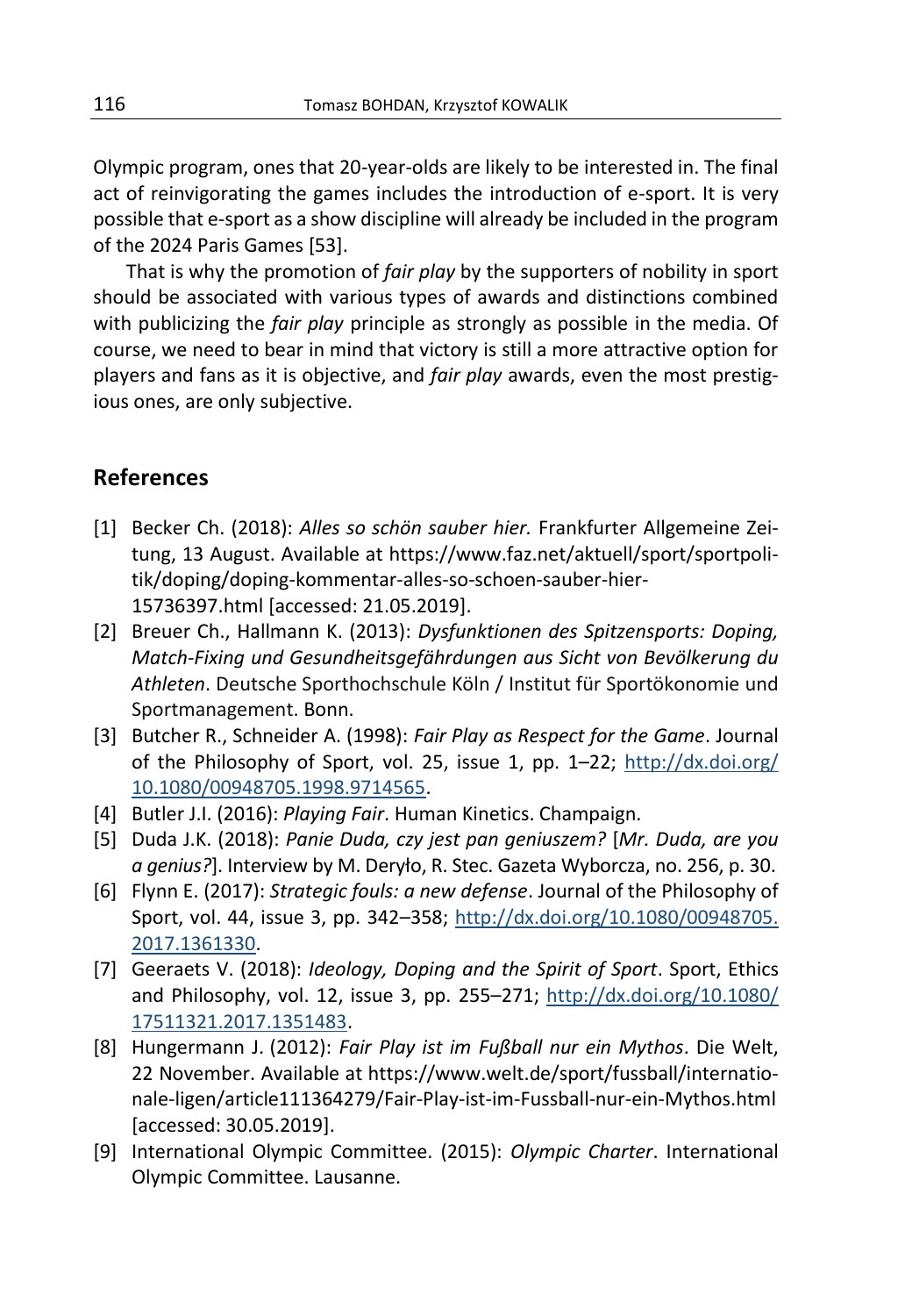- [10] International Olympic Committee. (2019): *IOC Code of Ethics*. International Olympic Committee. Lausanne.
- [11] Kazimierczak A. (2010): *Idea olimpizmu jako alternatywna koncepcja edukacyjno-wychowawcza* [*The idea of Olympism as an alternative educational concept*]. [in:] W. Żukow, R. Muszkieta, E. Prystupa (eds.), *Humanistyczne aspekty rehabilitacji, turystyki, rekreacji i sportu* [*Humanistic aspects of rehabilitation, tourism, recreation and sport*]. Ośrodek Rekreacji, Sportu i Edukacji. Poznań, pp. 5–10.
- [12] Klimas B. (2019): *Mocni ludzie w strachu* [*Strong people in fear*]. Rzeczpospolita, no 18, p. 28.
- [13] Kosiewicz J. (2018): *Considerations about Doping in Sport: A New Solution*. Journal of Physical Fitness, Medicine & Treatment in Sports, vol. 2, issue 3, 555–590; [http://dx.doi.org/10.19080/JPFMTS.2018.02.555590.](http://dx.doi.org/10.19080/JPFMTS.2018.02.555590)
- [14] Kraśnicki A. (2014): *Więcej niż zwycięstwo* [*More than a victory*]. [in:] K. Hądzelek, M. Rejf, H. Zdebska-Biziewska (eds.), *Czysta gra. Fair play* [*Fair play*]. Fall. Warszawa, p. 11.
- [15] Kuper S. (2013): *Futbol w cieniu Holokaustu. Ajax, Holendrzy i wojna* [*Ajax, the Dutch, the War: Football in Europe During the Second World War*]. Translated by Ł. Golowanow. Wiatr od Morza Michał Alenowicz. Gdańsk.
- [16] Leniarski R. (2016): *Dosyć medali wysłanych pocztą* [*Enough of medals sent by mail*]. Gazeta Wyborcza, no. 182, p. 24.
- [17] Leniarski R.(2018): *6000 dawek leków na astmę w bagażu Norwegów* [*6000 doses of asthma drugs in the baggage of Norwegians*]. Gazeta Wyborcza, no. 32, p. 20.
- [18] Lenk H. (2014): *Jak ocalić ducha olimpijskiego. Wartości Coubertinowskie oraz nowe wizje* [*How to save the Olympic spirit. Coubertinian values and new visions*]. Studies in Sport Humanities, no. 15, pp. 37–46.
- [19] Lis J., Olszański T. (2014): *Czysta gra. Fair play* [*Fair play*]. [in:] K. Hądzelek, M. Rejf, H. Zdebska-Biziewska (eds.), *Czysta gra. Fair play* [*Fair play*]. Fall. Warszawa, pp. 19–99.
- [20] Loland S. (2002): *Fair Play in Sport: A Moral Norm System*. Routledge. London.
- [21] MacRae S.A. (2019): *Cheating as wrongful competitive norm violating*. Journal of the Philosophy of Sport, vol. 46, issue 3, pp. 339–354; [http://](http://dx.doi.org/10.1080/00948705.2019.1601017) [dx.doi.org/10.1080/00948705.2019.1601017.](http://dx.doi.org/10.1080/00948705.2019.1601017)
- [22] Motoarca I.-R. (2014): *Kinds of Fair Play and Regulation Enforcement: Toward a Better Sports Ethic*. Journal of the Philosophy of Sport, vol. 42, issue 1, pp. 121–136; [http://dx.doi.org/10.1080/00948705.2014.911100.](http://dx.doi.org/10.1080/00948705.2014.911100)
- [23]Orwell G. (1968): *The Sporting Spirit*. [in:] S. Orwell and I. Angus (eds.), *The Collected Essays, Journalism and Letters of George Orwell*. Secker & Warburg. London, pp. 40–44.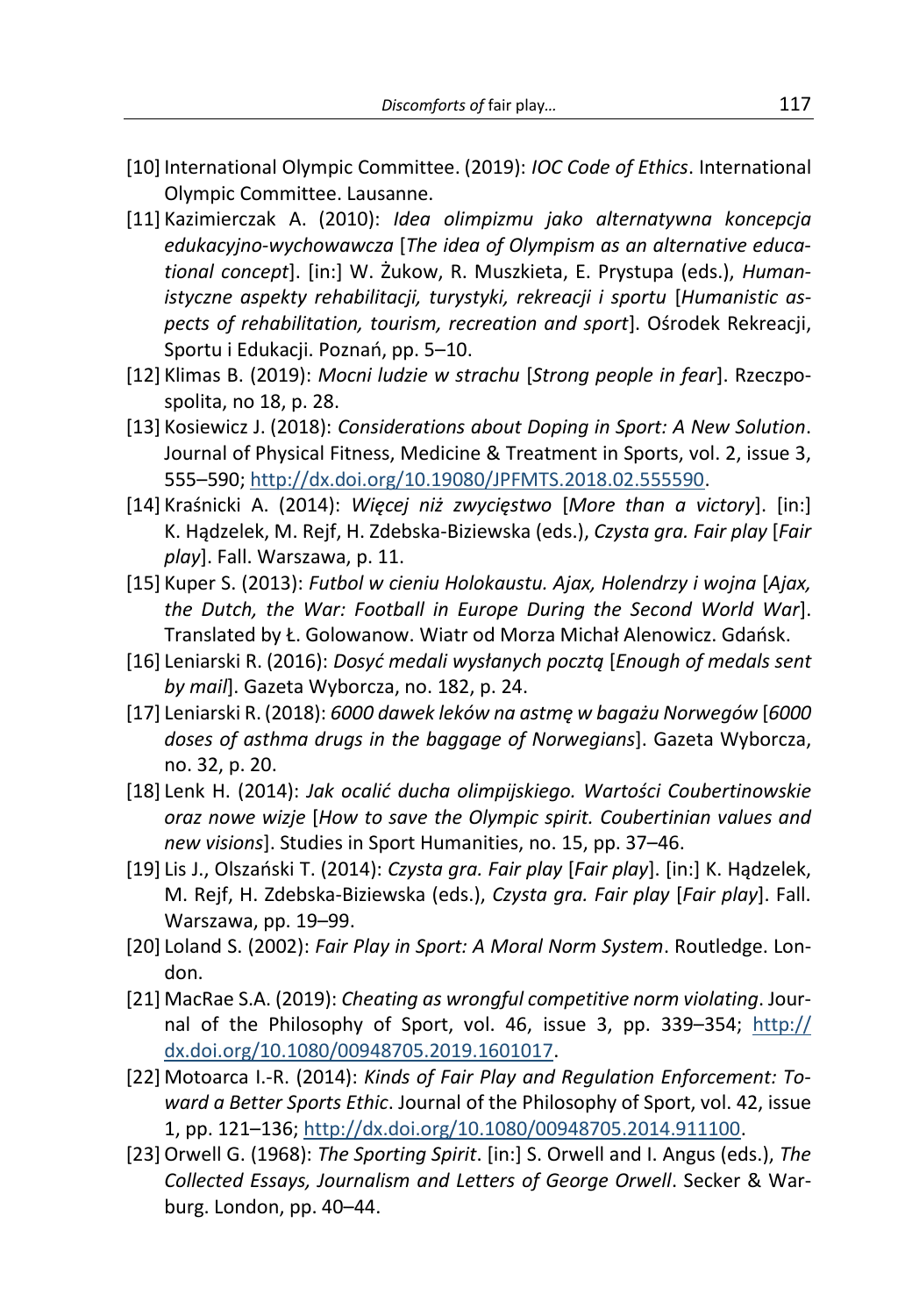- [24] Petruszenko M. (2019): *Dziś występ, wynik – za 10 lat…* [*Today the performance, the result – in 10 years…*]. Przegląd Sportowy, no. 12, p. 13.
- [25] Polish Football Association. (2019): *Football Code of Ethics*. Available at https://www.pzpn.pl/public/system/files/site\_content/635/464- Pi%C5%82karski%20kodeks%20etyczny.pdf [accessed: 13.03.2019].
- [26] Pike J. (2017): *Therapeutic use exemptions and the doctrine of double effect*. Journal of the Philosophy of Sport, vol. 45, issue 1, pp. 68–82; [http://](http://dx.doi.org/10.1080/00948705.2017.1416621) [dx.doi.org/10.1080/00948705.2017.1416621.](http://dx.doi.org/10.1080/00948705.2017.1416621)
- [27] Pol M. (2005): *Sędzia Frisk zakończył karierę z obawy o życie* [*Referee Frisk Retired for fear for his life*]. Sport.pl, 13 March. Available at www.sport.pl/ sport/1,69628,2599630.html [accessed: 16.04.2019].
- [28] Rejf M. (2014): *Laureaci plebiscytów Sztandaru Młodych o tytuł 'Dżentelmena Sportu' oraz konkursów Klubu Fair Play PKOl 1963–2013* [*Laureates of the plebiscites of Sztandar Młodych for the title of 'Gentleman of Sport' and competitions of the Fair Play Club of the Polish Olympic Committee 1963– 2013*]. [in:] K. Hądzelek, M. Rejf, H. Zdebska-Biziewska (eds.), *Czysta gra. Fair play* [*Fair Play*], Fall. Warszawa, pp. 235–270.
- [29] Rudzki P. (2019): *Szpiedzy tacy jak my* [*Spies like us*]. Przegląd Sportowy, no. 11, p. 13.
- [30] Savulescu J., Foddy B., Clayton M. (2004): *Why we should allow performance enhancing drugs in sport*. British Journal of Sports Medicine, vol. 38, issue 6, pp. 666–670; [http://dx.doi.org/10.1136/bjsm.2003.005249.](http://dx.doi.org/10.1136/bjsm.2003.005249)
- [31] Schubert M., Könecke T. (2015): *'Classical' doping, financial doping and beyond: UEFA's financial fair play as a policy of anti-doping*. International Journal of Sport Policy and Politics, vol. 7, issue 1, pp. 63–86; [http://](http://dx.doi.org/10.1080/1940640.2013.854824) [dx.doi.org/10.1080/1940640.2013.854824.](http://dx.doi.org/10.1080/1940640.2013.854824)
- [32] Schubert M., Könecke T., Pitthan H. (2016): *The guardians of European football: UEFA Financial Fair Play and the career of social problems*. European Journal for Sport and Society, vol. 13, issue 4, pp. 296–324; [http://](http://dx.doi.org/10.1080/16138171.2016.1248094) [dx.doi.org/10.1080/16138171.2016.1248094.](http://dx.doi.org/10.1080/16138171.2016.1248094)
- [33] Seppelt H. (2018): *Ciemna strona medali* [*The dark side of medals*]. Interview by K. Domagała-Pereira. Press, no. 11–12, pp. 82–85.
- [34] Serrano-Durá J., Molina P., Martínez-Baena A. (2021): *Systematic review of research on fair play and sporting competition*. Sport, Education and Society, vol. 26, issue 6, pp. 648–662; [http://dx.doi.org/10.1080/13573322.](http://dx.doi.org/10.1080/13573322.2020.1786364) [2020.1786364.](http://dx.doi.org/10.1080/13573322.2020.1786364)
- [35] Siemes Ch.(2016): *Beflügelt ist hier niemand*. Zeit Online, 22 August. Available at https://www.zeit.de/sport/2016-08/olympia-brasilien-rio-de-janeiroabschlussfeier-bilanz-zukunft [accessed: 12.05.2019].
- [36] Smith W., Philpot R., Gerdin G., Schenker K., Linnér S., Larsson L., Mordal Moen K., Westlie K. (2021): *School HPE: its mandate, responsibility and role*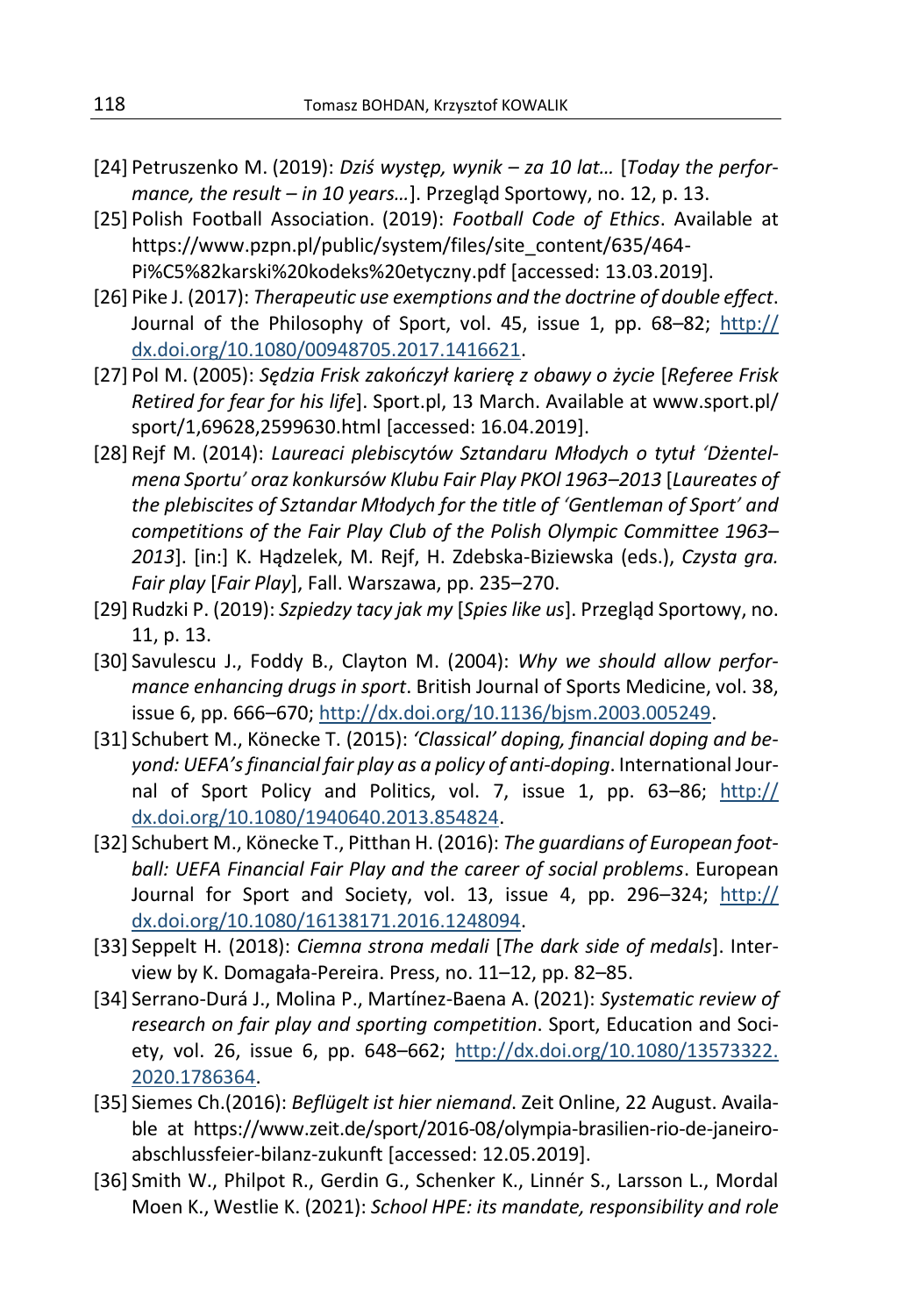*in Educating for social cohesion*. Sport, Education and Society, vol. 26, issue 5, pp. 500–513; [http://dx.doi.org/10.1080/13573322.2020.1742103.](http://dx.doi.org/10.1080/13573322.2020.1742103)

- [37] Stake R.E. (2009): *Jakościowe stadium przypadku* [*Qualitative case study*]. Translated by M. Sałkowska. [in:] N. K. Denzin, Y. S. Lincoln (eds.), *Metody badań jakościowych* [*Qualitative research methods*], vol. 1. PWN. Warszawa, pp. 623–650.
- [38] Stanowski K. (2018): *Sługusy świata* [*Servants of the Word*]. Przegląd Sportowy, no. 150, p. 21.
- [39] Stec R. (2018): *Reżimy biorą piłkę pod but* [*Regimes take the ball under the boot*]. Gazeta Wyborcza, no. 257, p. 15.
- [40] Stec R. (2019): *Królewski puchar pocieszenia* [*The royal cup of consolation*]. Gazeta Wyborcza, no. 54, p. 20.
- [41] Sullivan J.E. (1905): *Anthropology Days at the stadium*. Spalding's Official Athletic Almanac for 1905, pp. 249–263.
- [42] SZ. (2010): *Fair is foul and foul is fair!* Süddeutsche Zeitung, 17 May. Available at https://www.sueddeutsche.de/sport/fair-play-im-sport-fair-is-fouland-foul-is-fair-1.722958 [accessed: 23.05.2019].
- [43] Szadkowski M. (2018): *Sztangi bój to jest ostatni* [*This is the last fight of the barbell*]. Gazeta Wyborcza, no. 255, p. 19.
- [44] Szadkowski M. (2019): *Bańka gra o tron* [*Bańka is playing for the throne*]. Gazeta Wyborcza, no. 8, p. 20.
- [45] Thau T. (2021): *Rethinking the unfair advantage argument*. Journal of the Philosophy of Sport, vol. 48, issue 1, pp. 63-81; [http://dx.doi.org/10.1080/](http://dx.doi.org/10.1080/00948705.2020.1816834) [00948705.2020.1816834.](http://dx.doi.org/10.1080/00948705.2020.1816834)
- [46] Wilkowicz P. (2016): *Astmatyczna burza* [*An asthmatic storm*]. Gazeta Wyborcza, no. 200, p. 39.
- [47] Wilson J. (2018): *Aniołowie o brudnych twarzach* [*Angels With Dirty Faces*]. Translated by M. Okoński. SQN. Kraków, pp. 60–87.
- [48] Wołowski D. (2018): *Eibar wysadza złudzenia Realu* [*Eibar blows up Real's illusions*]. Gazeta Wyborcza, no. 275, p. 17.
- [49] Wołowski D. (2019): *Real po katastrofie* [*Real after the crash*]. Gazeta Wyborcza, no. 56, p. 23.
- [50] Zieliński K. (2005): *Rodzaje krytyki sportu* [*Types of sport criticism*]. [in:] Z. Dziubiński (ed.), *Sport jako kulturowa rzeczywistość* [*Sport as a cultural reality*]. SALOS RP. Warszawa, pp. 126–136.
- [51] Żelazny P. (2018): *Football Leaks, czyli wyciek służalczości* [*Football Leaks, or a leak of servility*]. Rzeczpospolita, no. 274, Suppl. Plus Minus, no. 46, pp. 30–31.
- [52] Żelazny P. (2018): *Na koniec komedia* [*Finally, a comedy*]. Rzeczpospolita, no. 149, p. 32.